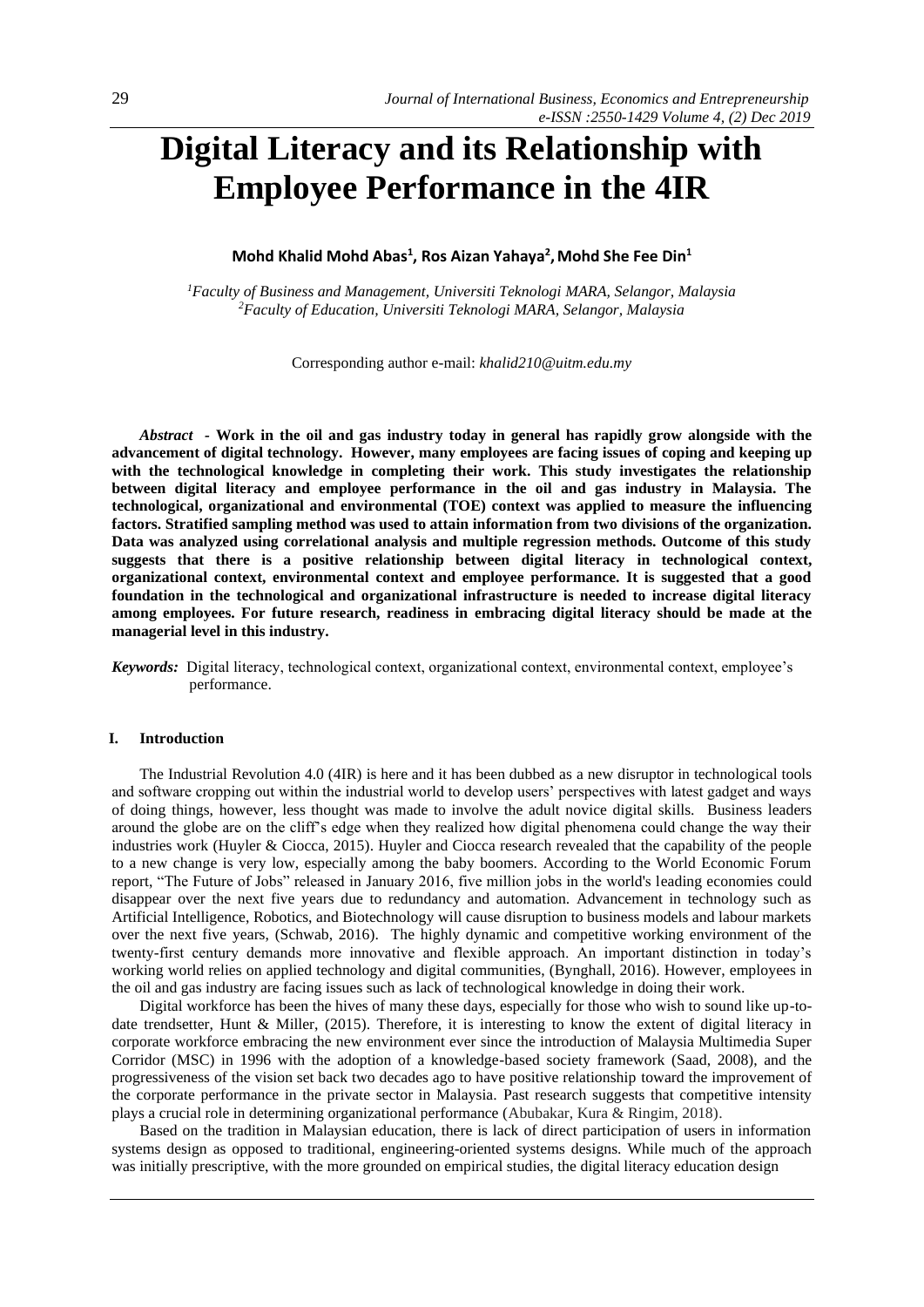concept is also evolving to accommodate this change, which is more in line with the critical education approach that was adopted in this study. Jalil and Kamaruddin (2018) in their research mentioned though rapid economic growth has positive outcome for developing countries whereby the government manages to generate more national income.

# **II. Background of Study**

Digital technology allows people to interact and communicate with family and friends on a regular basis even though with the "busy constraints" of today's world, Rubble & Bailey, (2007). Digital literacy literally means a set of competencies required for inclusion in a knowledge society. It comprises of knowledge, skills and behaviors concerning the effective use of digital devices such as smartphones, tablets, laptops and desktop PCs for determinations of collaboration, communication, and advocacy. The focus has shifted from stand-alone computers to data link-up devices including the Internet and social media. Paul Gilster (1977) in his book, had simplified digital literacy as the usage and comprehension of information in the digital age, with emphasized on the importance of digital technologies as an "essential life skill."

A digitally literate individual will retain a range of digital skills, knowledge in principles of computing devices, and skills in using computer networks. The individual is capable to engage in online communities and social networks while observing to behavioral protocols. That will allow the individual to evaluate information, perform logical analysis and capture value added solutions. Individuals need to understand the issues within the society elevated by digital technologies and own critical thinking skills. Pushing through multitude of media platforms will enable individual to gain digital experiences to enable them thinking in a variety of ways.

In reality, most organizations are only at the very start of thinking and acting holistically about their digital workforce. For example, a survey of Digital Workplace Group in United Kingdom members at the end of 2015 established that less than a quarter had a formal digital workforce program or function in place (Bynghall, 2016).

The real problems are in defining a digital workforce strategy, roadmap or service components as the most commonly mentioned strategic objective amongst the government and corporate alike. The need for data, moving forward with the digital workforce agenda within any organization is not necessarily straightforward. There may be a lack of consensus among stakeholders about how to proceed, as well as no objective or independent data about the organization's digital workforce.

Major global corporations and government sector are getting on the digital workforce fever. Malaysia has created a new hype around the term and business organization are also actively engaging around the topic. Malaysia Digital Economy Corporation (MDEC) is currently responsible to ensure that Malaysians play an integral part in developing and nurturing talent to drive digital innovation around the digital world, while attracting participation from global ICT companies to invest and develop cutting edge digital and a creative solutions.

Substantial change is predicted in the skill sets needed to thrive in a new Digital Economy. Shifting organizational and learning culture is unavoidable, and with such predictions, governments around the world, including Malaysia, have begun incorporating digital-based education within school curriculums, Colbert, Yee, & George (2016).

By identifying the gap and success factor of digital literacy within this GLC Oil  $\&$  Gas corporation work culture, proper program and learning packages can be developed to fulfil the requirement and to ensure minimal disruption on the vision of going for complete digital workforce in the near future.

## **Technological, Organizational and Environmental (TOE)**

The technological, organizational and environmental (TOE) context was used in this study and related methodologies in provided a snapshot of particular benefits of digital literacies in employee's performance as well as obstacles and problems with acquiring digital skills. TOE set the context of the digital literacy of these individual within the oil and gas organization provided a platform for the other organization to discuss and arrive at some conclusions as to what would help them.

The technological context comprised of two factors that could potentially have an impact on the IT decision makers' intent to adopt cloud computing. The two factors were relative advantage and compatibility. Organizational context comprised organizational size, top management support, and organizational readiness. Environmental context in this study comprised coercive pressures (pressures that come from customers), mimetic pressures (pressures that come from competitors), and normative pressures (pressures that come from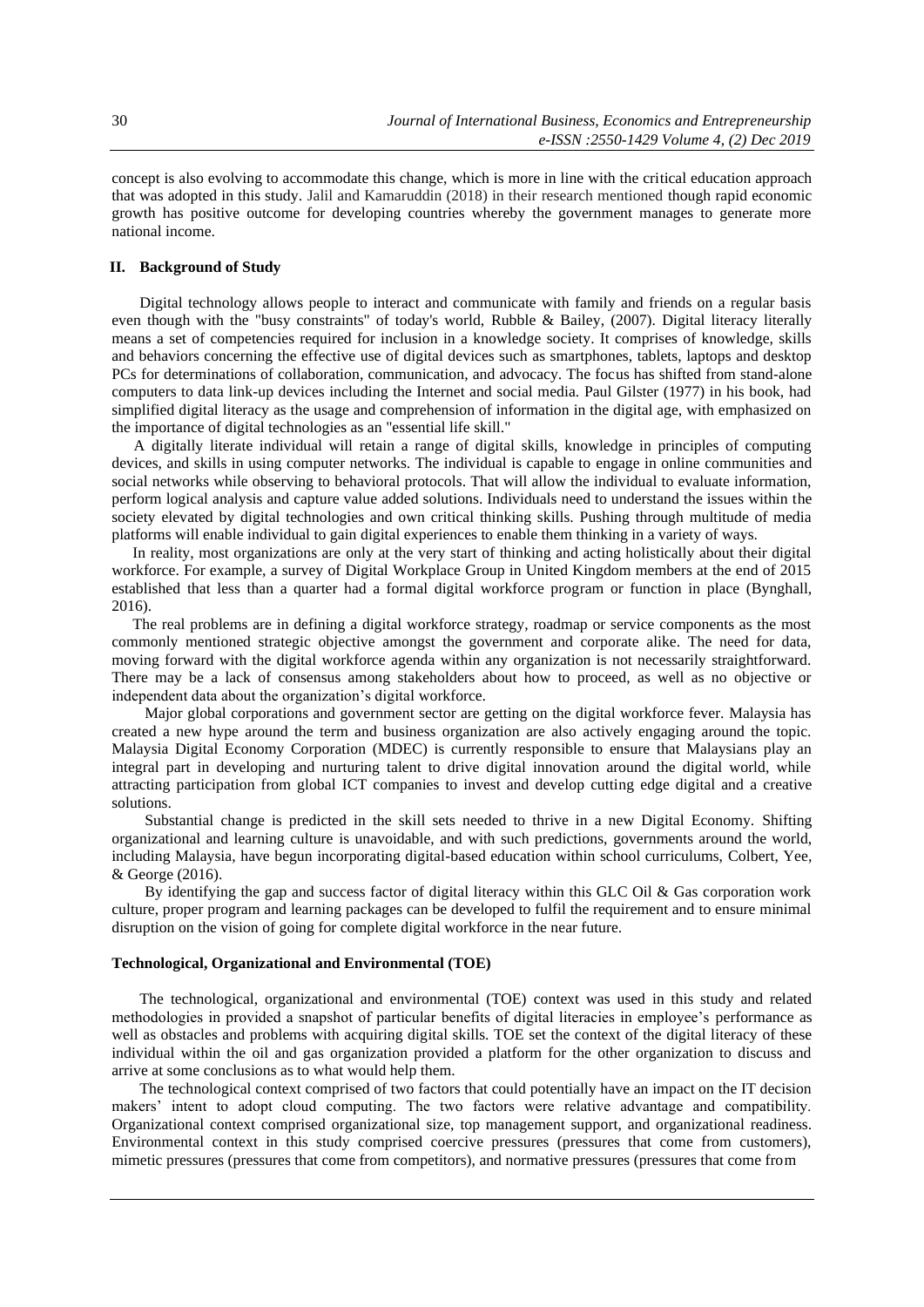trade associations). As discussed in Section 1, several prior studies have suggested that these factors have been found to be significant determinants in influencing IT decision makers' intent in adopting new technologies (Messerschmidt & Hinz, 2013).



*Figure 1 - Research framework based on digital literacy in TOE context and employee performance.*

The study done by Moore & Piwek (2017), lay out the conceptual issues arising alongside the rise of sensory technologies in workforces designed to improve wellness and productivity. The paper indicates that scholars will need to put ethical issues at the heart of research on sensory tracking technologies in workforces that aim to regulate employee behavior via wellness initiatives and explores the legal issues around data protection and potential work intensification.

Some scholars explore the complexity of digital technologies in changing how workers connect with their co-workers in the organization while examines to what extent digital technologies are changing the ways work gets done. It lingers in the thought on how digital technologies drive engagement and what are the HR's role in stewarding the work of enabler for digital engagement in the modern workforce, Jesuthasan (2017).

In another insight, a study on how company's digital experience affect the employees' performance conducted by Raia (2017), explains that a good digital experience will motivate the employees to use the new approach, else it will becomes a disaster to the company, no matter how important and how big the investment was.

The significant experience explored by Trautrims, Defee, & Farris, (2016), examine the use and effects of global virtual teams as a tool in the logistics and supply chain management classroom to prepare students in a simulation environment for the demands of their future careers in the profession.

Another research done in United States of America stated that there is a significant positive relationship between groups tested on valence and perceived usefulness to accept technology change in the workforce, (West, 2016). Finally, in discussing the digital literacy and its relationship towards employee performance, there is a need to understand the established workforce measurements available.

#### **III. Methodology**

A quantitative method with a descriptive correlational design was used for the study. Quantifying relationships between variables was what quantitative research is all about (Hopkins, 2000). The purpose of this non-experimental, quantitative study was to determine the correlation between one or more independent variable and the outcome or dependent variable in a sample test, sanctioning the significant relationship between the diffusion of digital literacy using TOE context and performance among the employees of an oil and gas company

The research method is designed to determine the correlation between the technological, organizational, and environmental factors in an oil and gas corporation in which the organization having intention to adopt digital workforce. A cross-sectional survey, hosted by multi discipline mode was applied, to collect data related to the Research Questions from the survey participants, and used both inferential and descriptive statistics to examine the multi-survey data.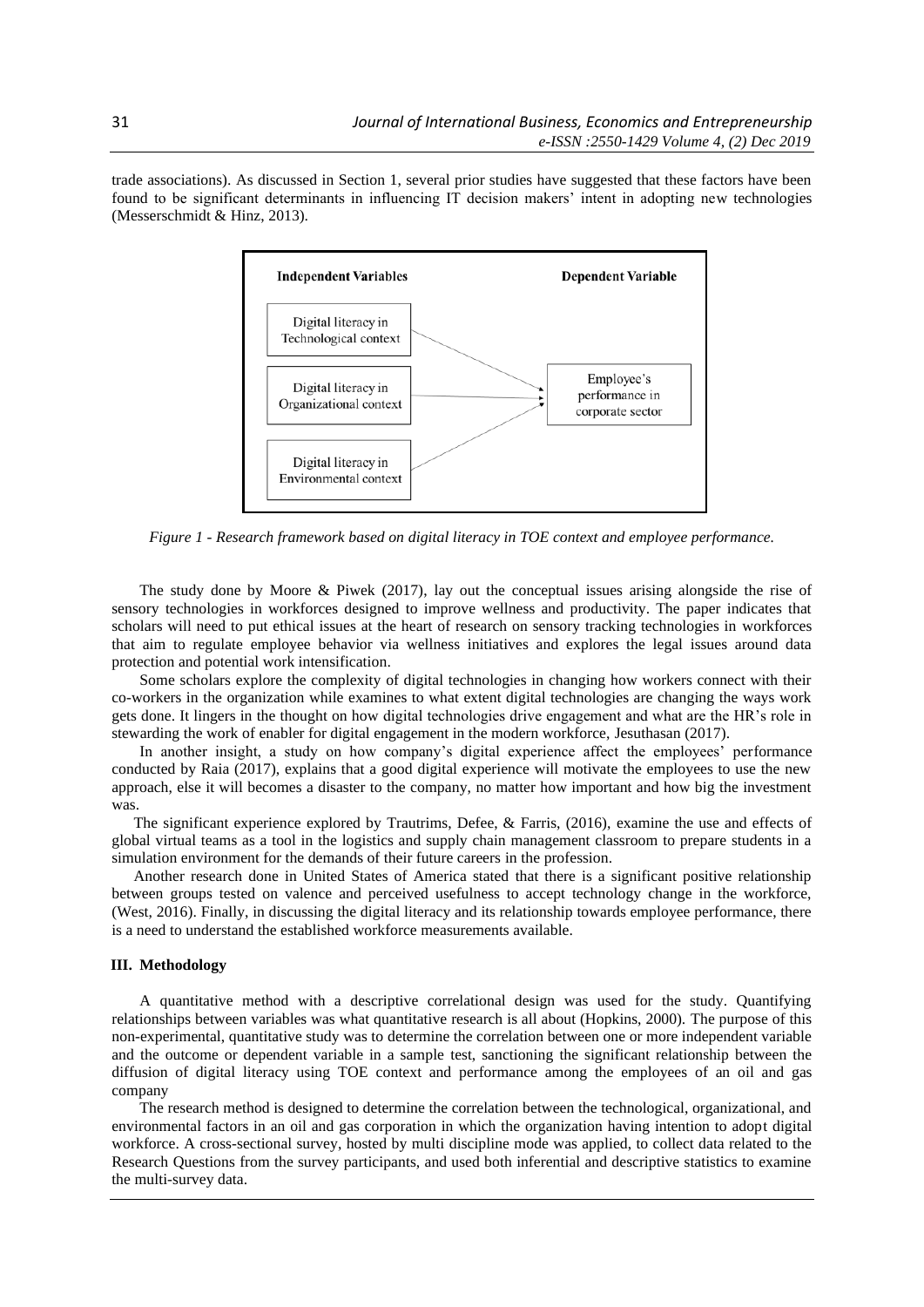# **IV. Findings**

A total of three hundred and fifty-nine (359) sets of questionnaires was distributed and two hundred and ninety-four (294) responses finally collected (82%). Out of them, fifteen (15) responses were filtered out due to incompleteness and missing information. The remaining total number of two hundred and seventy-nine (279) records or seventy-eight percent (78%) of the intended population were used for the actual data analysis. The respondent distribution was, 119 male and 160 female, with age range for majority of the respondents were 25 to 34 years old, with distribution of 106 (38%), 62 (22.2%) were from those less than 25 years old, 57 (20.4%) were age 35-44 years old and 48 (17.2%) were between 45-54 years, leaving 6 respondents (2.2%) with those age more than 55 years old.

# 4.1 Factor Analysis of Digital Literacy and its Relationship with Employee: Application of TOE Theory

Conducting factor analysis can produce a sense of surprise to express judgment regarding the dimensions underlying constructs. The results of factor analysis will confirm whether or not the theories meet the intended dimension and hypotheses, Sekaran & Bougie (2010). Researcher intention was to establish a measure to test both consistency and stability of the data, it will set the underlying factors that sum up the important information within the variables, Coakes & Ong (2011).

Igbaria et. al (1995) describes items that loads greater than (.60) under one component and loads lower than (.35) under the other components should be group into same component items. However, item which has a factor loading lower than (.60) under all components should be dropped from further analysis.

The protocol adopted here for factor analysis was to use default settings initially (Principal Component Analysis - PCA) and to rotate the matrix of loadings to obtain orthogonal (independent) factors (Varimax rotation with Kaiser Normalization). The prime goal of factor analysis was to identity simple items loadings (> .30 on only one factor) that are interpretable, assuming that items are factorable. The Kaiser-Meyer-Olkin measure of sampling adequacy test whether the partial correlations among variables are small. Bartlett's tests of sphericity test whether the correlation matrix is an identity matrix, indicating if the factor model is inappropriate or otherwise.

Once clearly defined and interpretable factors had been identified and responses related to these factors were saved in the form of factor scores, these Bartlett factor scores corresponding to sub-scale or scale scores with means of zero and standard deviations of one (z-scores), and with participants credited with separate scores in relation to each identified factor.

| Factor(s) / Item(s)                                                                                                                | <b>Mean</b> | Std.<br><b>Deviation</b><br>(SD) |  |
|------------------------------------------------------------------------------------------------------------------------------------|-------------|----------------------------------|--|
| Independent Variable (IV)<br>Factor 1: Digital literacy in technological context.                                                  |             |                                  |  |
|                                                                                                                                    |             |                                  |  |
| 1. I know different types and medium of information technology<br>gadgets/devices to perform my task.                              | 4.49        | .599                             |  |
| 2. I know what my 'digital tools' needed for operating, i.e. what happens<br>to personal computer configuration to be operational. | 4.51        | .548                             |  |
| 3. I know what latest digital technology I can use on the enterprise<br>network and workplace.                                     | 4.50        | .610                             |  |
| 4. I can choose the right tool and application to find, use or operate the<br>right information devices to perform better.         | 4.60        | .531                             |  |
| 5. I can integrate and connect mobile devices and applications with my<br>office assets to perform my daily task.                  | 4.56        | .636                             |  |

#### Table 1: Analysis on Digital Literacy and its Relationship with Employee Perfomance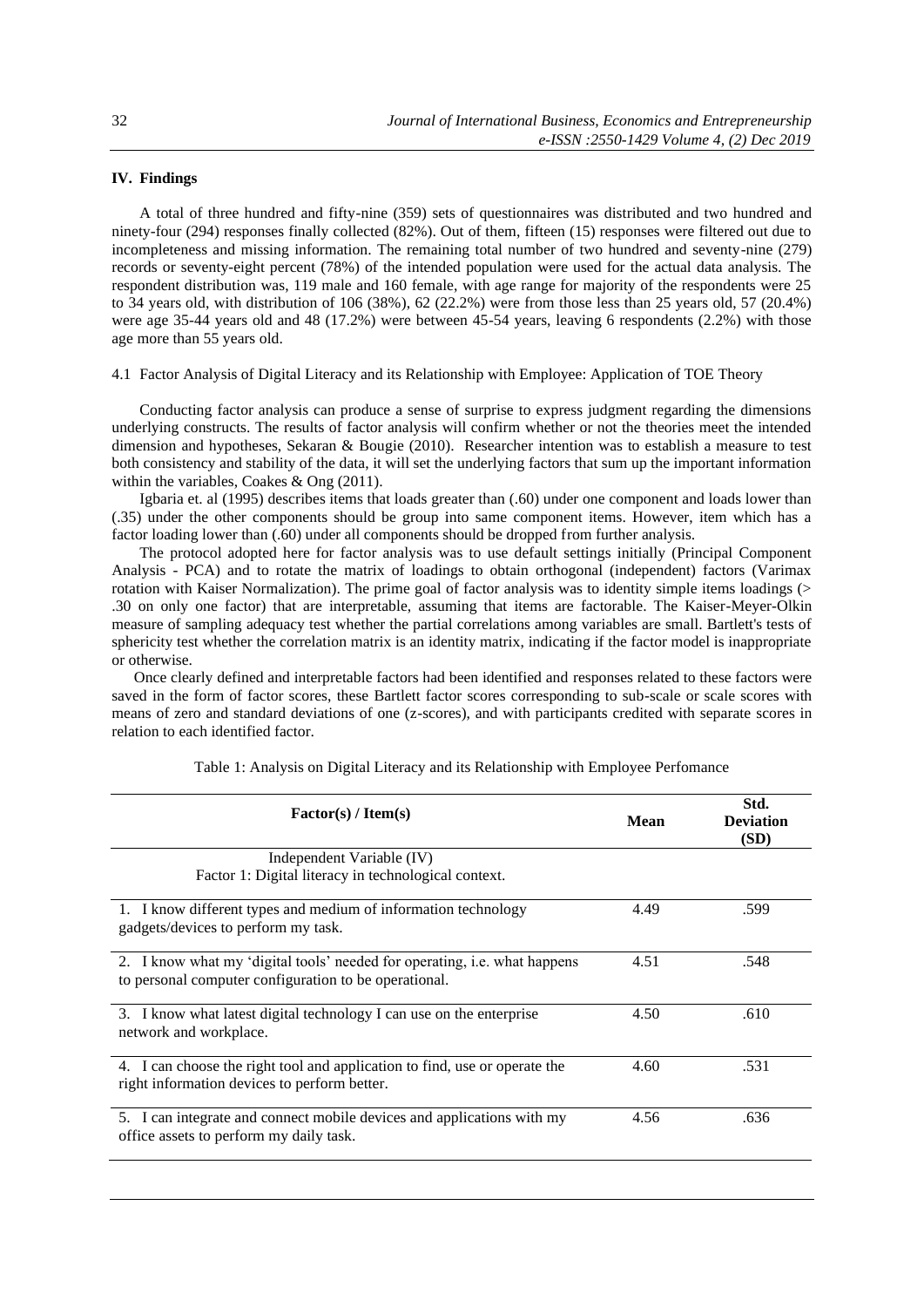| Factor(s) / Item(s)                                                                                                                                                            | <b>Mean</b> | Std.<br><b>Deviation</b><br>(SD) |
|--------------------------------------------------------------------------------------------------------------------------------------------------------------------------------|-------------|----------------------------------|
| Independent Variable (IV)<br>Factor 1: Digital literacy in technological context.                                                                                              |             |                                  |
| 6. I know to differentiate different protocol and languages commonly<br>used in information search for my discipline.                                                          | 4.41        | .622                             |
| 7. I understand how to keep digital information secure, e.g. creating<br>secure passwords or online accounts.                                                                  | 4.55        | .620                             |
| I can use scanning/skimming techniques to quickly access the key<br>8.<br>relevant information on a web page.                                                                  | 4.49        | .610                             |
| I can use media-capture devices to record and edit a podcast or video.<br>9.                                                                                                   | 4.59        | .505                             |
| 10. I know the company is implementing new technologies to support<br>and enable work activities in a rapid innovation and delivering more<br>integrated customer experiences. | 4.52        | .535                             |
| Cronbach Alpha                                                                                                                                                                 | .969        |                                  |
| Cronbach's Alpha if Item Deleted                                                                                                                                               | (.989)      |                                  |
| Independent Variable (IV)<br>Factor 2: Digital literacy in organizational context.                                                                                             |             |                                  |
| I can add comments to blogs, forums or web pages, observing<br>1.<br>'netiquette' and appropriate social conventions for online<br>communications.                             | 4.42        | .569                             |
| I can use other people's work (found online) without committing<br>2.<br>plagiarism.                                                                                           | 4.41        | .605                             |
| I can add comments to blogs, forums or web pages, observing<br>3.<br>'netiquette' and appropriate social conventions for online<br>communications.                             | 4.30        | .663                             |
| I can share files legally with others.<br>4.                                                                                                                                   | 4.44        | .637                             |
| I can create content online for different audiences using the<br>5.<br>appropriate style or tone, a presentation for use by my fellow<br>employees.                            | 4.30        | .663                             |
| I can interact with others online (forums, blogs, social networking<br>6.<br>sites, audio, video, etc.)                                                                        | 4.45        | .632                             |
| I can collaborate safely with others online to create a shared<br>7.<br>document or presentation.                                                                              | 4.60        | .498                             |
| I know how to establish who owns information and ideas I find<br>8.<br>online and use it legally.                                                                              | 4.53        | .514                             |
| Cronbach Alpha                                                                                                                                                                 | .791        |                                  |
| Cronbach's Alpha if Item Deleted                                                                                                                                               | (.986)      |                                  |
|                                                                                                                                                                                |             |                                  |

Independent Variable (IV) Factor 3: Digital literacy in environmental context.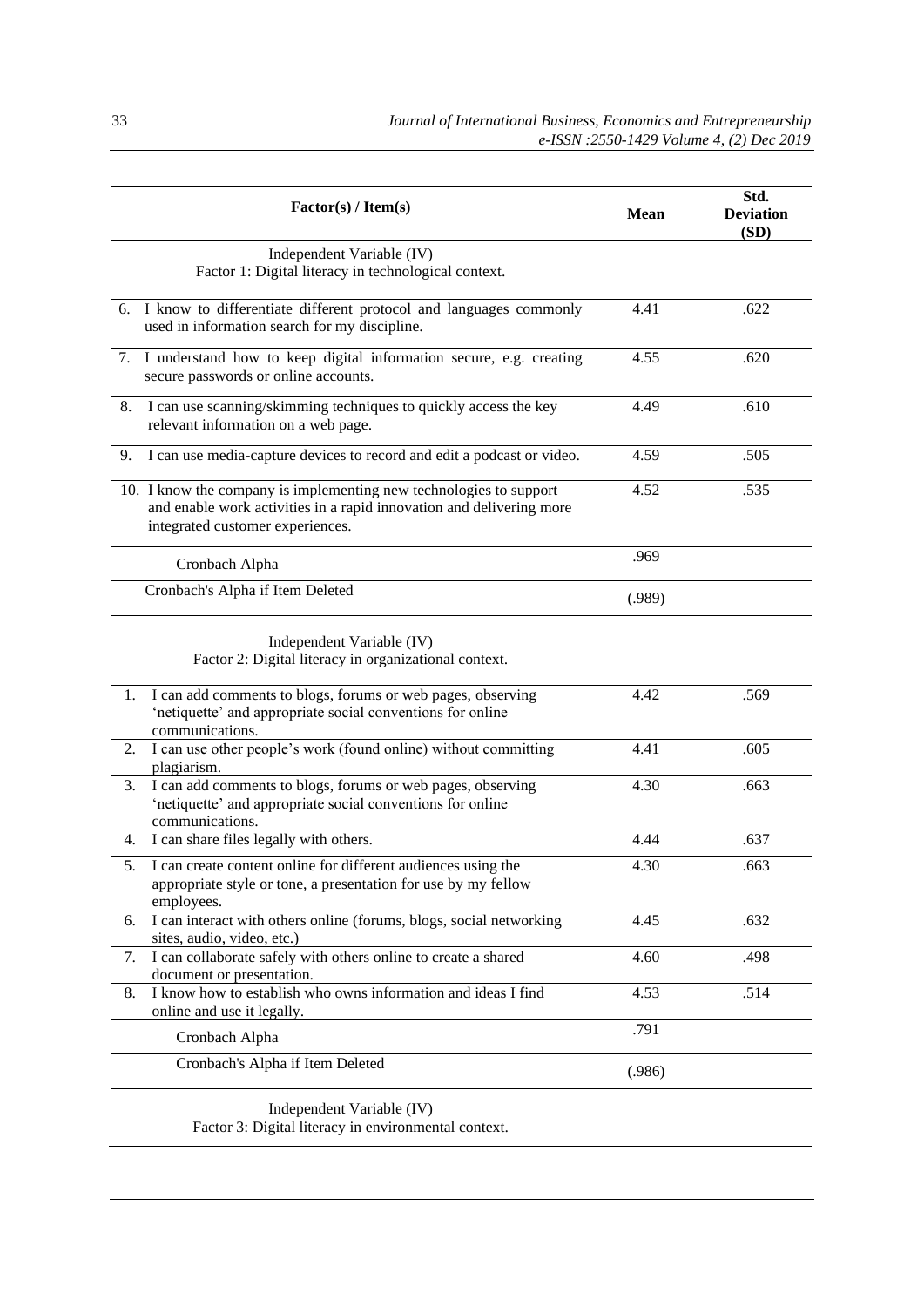| 1. | I know when I need to change my search strategy and when to<br>perform strategic analysis from big data.                                                    | 4.58   | .502 |
|----|-------------------------------------------------------------------------------------------------------------------------------------------------------------|--------|------|
| 2. | I know the leader works to communicate their digital agenda and<br>contribute to its evolution.                                                             | 4.42   | .569 |
| 3. | I can assess whether an online resource (e.g. web page, blog, wiki,<br>video, podcast, academic journal article) or person is credible and<br>trustworthy   | 4.41   | .605 |
| 4. | I can keep a digital record of the relevant information I find online<br>adhering to credible company policy.                                               | 4.29   | .668 |
| 5. | I know how to use reliable social networks to find information to<br>support my job.                                                                        | 4.44   | .637 |
| 6. | I know how to find and communicate with a person online, e.g. an<br>expert in my chosen discipline, and how to establish their contact<br>details.          | 4.30   | .663 |
| 7. | I know how to establish the contact details of an organization I find<br>online.                                                                            | 4.45   | .632 |
| 8. | I know digital literacy concept encompass learning, critical thinking,<br>and interpretative skills across and beyond professional boundaries.              | 4.60   | .498 |
|    | Cronbach Alpha                                                                                                                                              | .782   |      |
|    | Cronbach's Alpha if Item Deleted                                                                                                                            | (.985) |      |
|    | Dependent Variable (DV)<br>Factor 4: Digital literacy and Employees Performance.                                                                            |        |      |
| 1. | I understand the need for my department team members to be<br>digitally literate and adding values to the economy.                                          | 4.62   | .502 |
| 2. | I understand my organization's digital direction, my department's<br>digital goals, and my role in reaching these goals.                                    | 4.58   | .502 |
| 3. | I understand specifically what my manager expects of me on<br>digital literacy.                                                                             | 4.42   | .569 |
| 4. | I understand how well I am doing with digital literacy compared<br>with the expectations.                                                                   | 4.42   | .594 |
| 5. | I understand what I have to do to improve my digital literacy for<br>job performance.                                                                       | 4.32   | .647 |
| 6. | I have the digital supplies and digital resources to do my work, or I<br>understand why I don't have them.                                                  | 4.46   | .627 |
| 7. | I understand that the company benefited from my participation in<br>the digital transformation.                                                             | 4.32   | .642 |
| 8. | I understand that the changes in digital policies, procedures, and<br>equipment introduced by the management, often lead to better<br>ways of doing things. | 4.47   | .598 |
|    | Cronbach Alpha                                                                                                                                              | .969   |      |
|    | Cronbach's Alpha if Item Deleted                                                                                                                            | (.990) |      |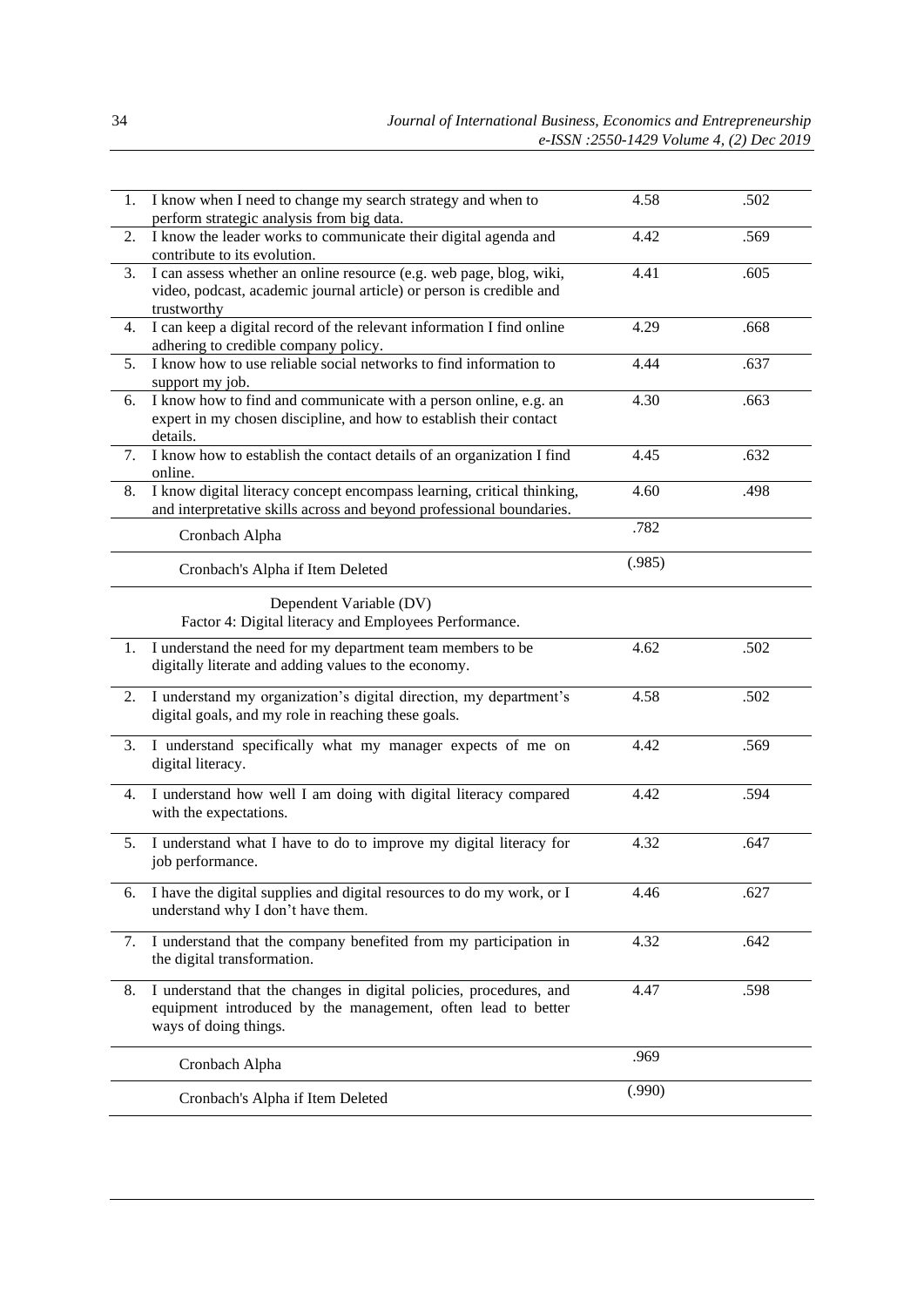The above result was after data screening and cleaning were conducted, reducing the errors and violation of the assumption tested by running the descriptive statistics analysis. An alpha level of .05 or .01 was generally used in social sciences, as the level of significance representing the 95% and 99% confidence level respectively, Pallant (2005). Cronbach's alpha measurement used as the popular measure for reliability, with (.60) or higher for a component reveals the measuring items under that particular component provides a reliable measure of internal consistency.

The study objective was to confirm if there is a relationship between the independent variables and the dependent variable stated, with element in the influencing factors consist of technological, organizational and environmental context component.

Out of the ten questionnaires on technological context of digital literacy, highest given mean was 4.60 with  $SD = .531$  indicated that the employees are highly aware of the technological important in adopting digital literacy, with high disperse value of SD. On the other hand, lowest mean=  $4.41$ , SD = .622 also indicates employees also aware that they need to secure their password properly by the digital literacy in technological context. Therefore, there is a significant relationship between digital literacy in technological context in improving the employee performance.

Similar to digital literacy in technological context, since the variance in above Table 2.0 with highest and lowest mean is not so significance as all of the responses recorded above 4 (Agree) value, and since SD value illustrated huge dispersible number, it can be concluded that majority of the corporation employees agree that digital literacy in organizational context too had significant impact on the employee performance.

Again, as both digital literacy in technological context and organizational context, variance in environmental context having small difference in highest and lowest mean and indicated not so significance as all of the responses recorded above 4 (Agree) value, also SD value illustrated huge dispersible number, and it can be concluded that majority of the corporation employees agrees that digital literacy in environmental context too had significant impact on the employee's performance.

|                | Model          | Unstandardized<br><b>Coefficients</b> |            | <b>Standardized</b><br><b>Coefficients</b> |        | Sig. |
|----------------|----------------|---------------------------------------|------------|--------------------------------------------|--------|------|
|                |                | B                                     | Std. Error | B                                          |        |      |
| $\mathbf{1}$   | Technological  | .934                                  | .014       | .969                                       | 65.584 | .000 |
| 2              | Organizational | .934                                  | .014       | .969                                       | 65.584 | .000 |
| 3              | Environmental  | 1.128                                 | .054       | .782                                       | 20.850 | .000 |
| $\overline{4}$ | Performance    | 1.084                                 | .019       | .961                                       | 57.687 | .000 |

### Table 2: Multiple Regression Analysis Results

Dependent Variable = Digital literacy towards employee's performance \*\*Significance level,  $p \le 0.05$ 

The unstandardized beta  $(\beta)$  represents the slope of the line between the predictor variable (IV) and the dependent variable (DV). This mean for every unit increase in IV, the DV increases by equal unit. The unstandardized beta (SE β), similar to the standard deviation for a mean. The larger the number, the less likely that significance will be found.

For Technological variable, this would mean that for every unit increase in digital literacy of technological content, the dependent variable i.e. employee's performance increases by .934 units. The standard error for the unstandardized beta (SE B). This value is similar to the standard deviation for a mean. The larger the number, the more spread out the points are from the regression line. The more spread out the numbers are, the less likely that significance will be found.

The standardized beta (β), works very similarly to a correlation coefficient. It will range from 0 to 1 or 0 to -1, depending on the direction of the relationship. The closer the value is to 1 or -1, the stronger the relationship. With this symbol, comparison was made on the variables to see which had the strongest relationship with the dependent variable, since Technological data was .969, and on the 0 to 1 scale. From the table above, digital literacy in technological context had a strong relationship.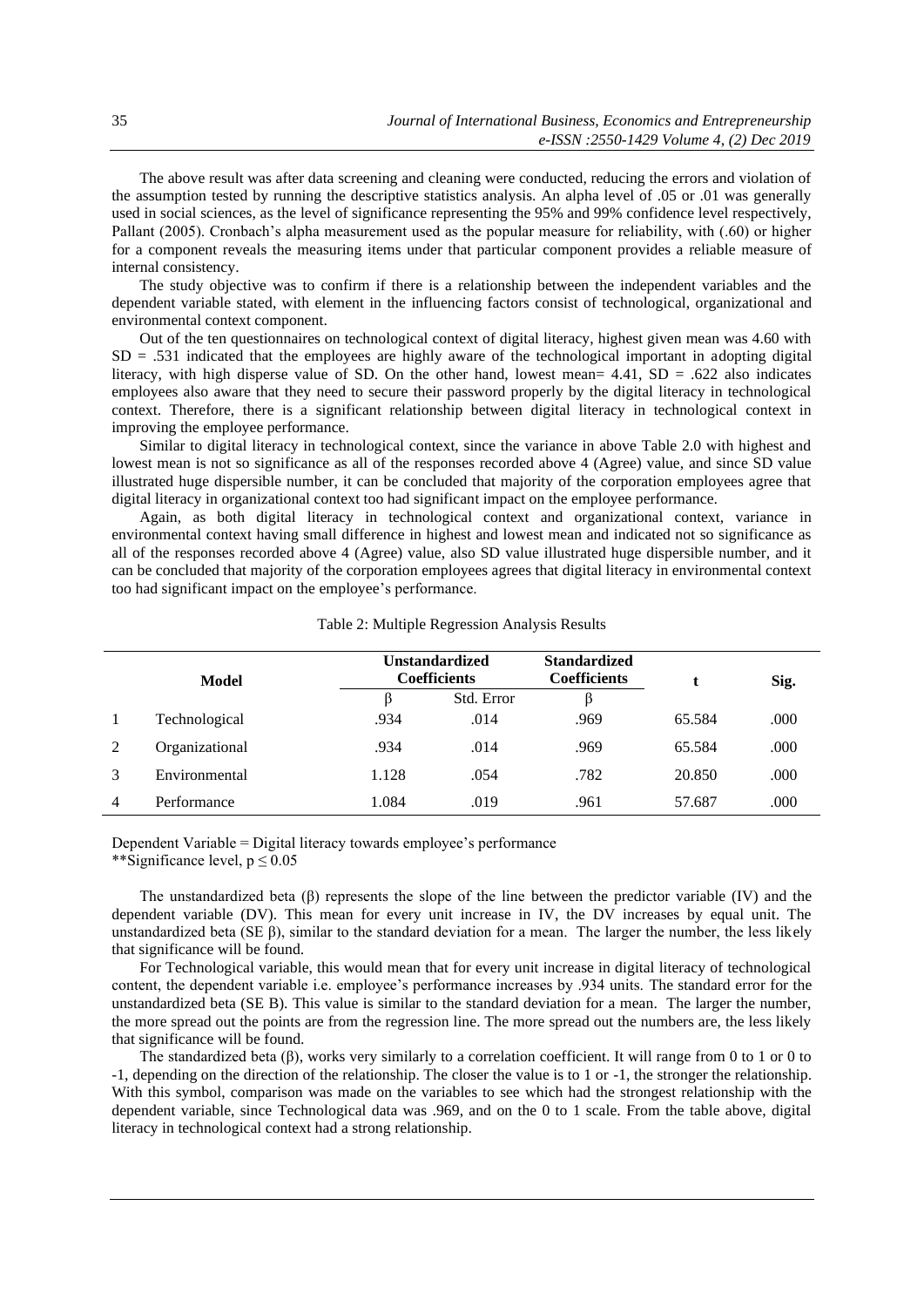The t-test statistic (t) is calculated for the individual predictor variable. The probability level (p) value, tells whether or not an individual variable significantly predicts the dependent variable. The study can have a significant model, but a non-significant predictor variable.

Digital literacy for organizational context  $R=0.969$  which also indicate high degree of correlation with the employee's performance. R2=.939 or 93.9% of total variation can be explained for the dependent variable (DV) on independent variable (IV or predictor) of digital literacy in organizational context, also a large variation. The SE  $\beta$  = .014, meaning the smaller the number, more likely hood more significance found. The standardized beta (β)= .969, on the 0 to 1 scale, which indicated a very strong relationship.

Thus, digital literacy in organizational context had a strong relationship with the employee's performance. In the end, as much anticipated analysis, the study was to predict the relationship between digital literacy, by combining all the mean between technological context, organizational context and environmental context in relation to employee's performance. Interesting finding resulted whereby, statistically the relationship was also very strong.

The age of respondent being below 35 years old were the highest group. Majority of respondent were bachelor graduate, as it is the minimum requirement for the executive entry level. Most of the respondent are executives, new and old. The organization is having 70% employees being working less than or equal to ten years, whereas only 12.6% served the organization for more than ten years. By position title, executives made up of half the respondent population with 58% and the rest add up to 29% middle manager, senior managers and above, 5% and non-executives 8%. As stated in the demographic finding, majority of the respondent live in the generation Y (millennials) and Z, where information and communication technology were not an alien to them, as they were raised among this disruptor. The rest of generation will have to embrace the disruption of digital knowledge whereby digital literacy have to be part of their daily working life.

# **V. Conclusions and Implications**

Identifying digital literacy policies are needed to manage the considerable investments that need to be made for digital infrastructure. Policies that are primarily focused on the provision of ICT infrastructure, will not ensure that low/middle income communities optimally utilize these investments. Training is a prerequisite to overcome challenges of technophobia and a general reluctance to engage with modern tools. Managing the provision of digital skills training is crucial to leverage infrastructure investments, however to do so requires accurate, relevant and representative data which presents the total reality of digital illiteracy in a manner that can be used by policy makers and digital trainers to ensure that training programmes are adequately aligned to meet the needs of the rapidly changing labour market associated with the demands of the digitalisation of an evolving and growing political economy.

In the context of oil and gas companies, the basic digital literacy skills needed by every employee to become digital literate are using digital applications to communicate and carry out basic internet searches. In the workplace, digital literacy defines those skills generally linked to the use of applications being developed by employees to elevate the digital economy of the organization, Voogt, Erstad, Dede, & Mishra, (2013). Having a workforce that is more in tune with the digital culture will also make it easier for employees to innovate and create value products and services for its consumers, Lee (2015). For the oil and gas companies, this finding encourages them to provide enough training courses, and facilitate the attendance of technical conferences and presentations for their employees in order for them to be able to evaluate and make recommendations on the adoption of new technologies, Malak (2016)

This study has shown that organizations within oil and gas sectors, of such a corporate size, and working within different marketplaces value digital literacy and undertake engagements that support the creation and implementation of new ideas. Their efforts are considered highly motivating as they focus attention on feedback from customers, employees, and other stakeholders. They challenge their assumptions and invite critical feedback in order to identify new opportunities. Such organizations are not necessarily unique, nor do they possess intellectual secret, instead, they integrate organization activities to promote idea generation and digital literacy implementation to succeed.

#### **References**

Abubakar, R. A., Kura, K. M., & Ringim, K. J. (2018), Total Quality Management, Firm Performance, and The Moderating Role of Competitive Intensity. *Journal of International Business, Economics and Entrepreneurship,* Volume 3, (1), 10-20